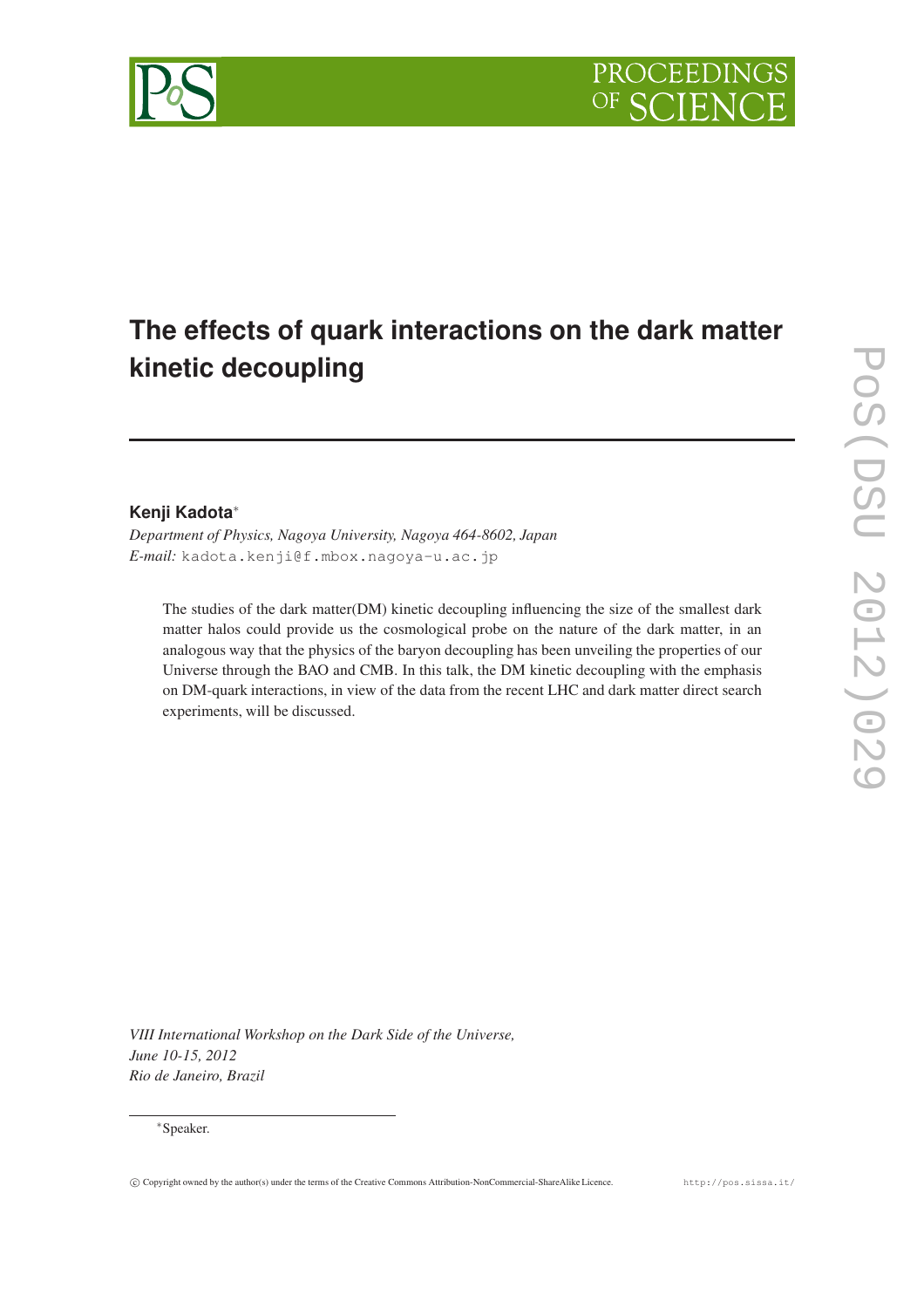# 1. Introduction

The nature of the weakly interacting massive dark matter still remains an open question despite the growing evidence to support its existence. One of the unique features of the dark matter is that it can, due to its weak interaction and heavy mass, lose the thermal contact with the heat bath at the relatively early stage in the history of the Universe. The decoupling of dark matter from the relativistic plasma has received fair amount of attention, and it led to a compelling interdisciplinary avenue to explore from both particle physics and astrophysics perspectives [1-17].

Even after the dark matter abundance freezes out at the chemical decoupling when the annihilation/creation rates fall well below the Hubble expansion rate, the dark matter still remains in the local thermal equilibrium with the relativistic plasma by the frequent elastic scatterings. At the kinetic decoupling when the temperature drops further, even such scatterings become ineffective compared with the Hubble expansion rate and the dark matter leaves the heat bath staring the freestreaming. The dark matter kinetic decoupling can determine the cutoff scale for the size of the smallest dark matter halo (protohalo) which can have a significant consequence on the structure formation of the Universe.

We pay particular attention to the roles of the DM-quark interactions in the process of kinetic decoupling [1] which have not been fully explored yet compared with the studies on the roles of the DM-lepton scatterings. In addition to the lack of due attention to the DM-quark interactions, another big motivation of our looking into the quark interactions stems from the unprecedented wealth of data from the LHC and direct dark matter search experiments which provide us with the direct probe of the DM-quark interactions. Those particle physics experiments should in principle be able to put the bounds on the dark matter protohalo size useful for the astrophysics studies.

# 2. The kinetic decoupling temperature and the mass of the smallest dark matter halo

Let us first start with the heuristic order of magnitude argument for the kinetic decoupling process. The momentum transfer from the local heat bath with the temperature *T* to the dark matter <sup>χ</sup> per each collision (with an elastic collision rate Γ*el*) is small (of order *T*) compared with the average momentum of the dark matter around the decoupling epoch, and many collisions ( $\sim m_\gamma/T$ ) would be required for the dark matter of mass  $m<sub>\chi</sub>$  to be in the local thermal equilibrium. The relaxation rate  $\gamma$  for the dark matter to establish the thermal equilibrium would hence scale as  $\gamma \sim$  $(T/m_\chi)\Gamma_{el}$  which lets us estimate the kinetic decoupling temperature by requiring the relaxation rate to be of the order of Hubble expansion rate. We refer the readers to Ref. [1] for the more precise estimation using the Fokker-Planck equation. Once given  $T_{kd}$ , we can estimate the corresponding length scale relevant for the dark matter protohalo mass. The mass of the smallest protohalo is determined by the larger of the DM mass inside the horizon scale at the decoupling and the mass within the free streaming scale.

The comoving free streaming scale  $\lambda_{fs} = \int dt (v/a)$  grows logarithmically during the radiation era ( $a \propto t^{1/2}$ ) and saturates during the matter domination era ( $a \propto t^{2/3}$ ). The total WIMP mass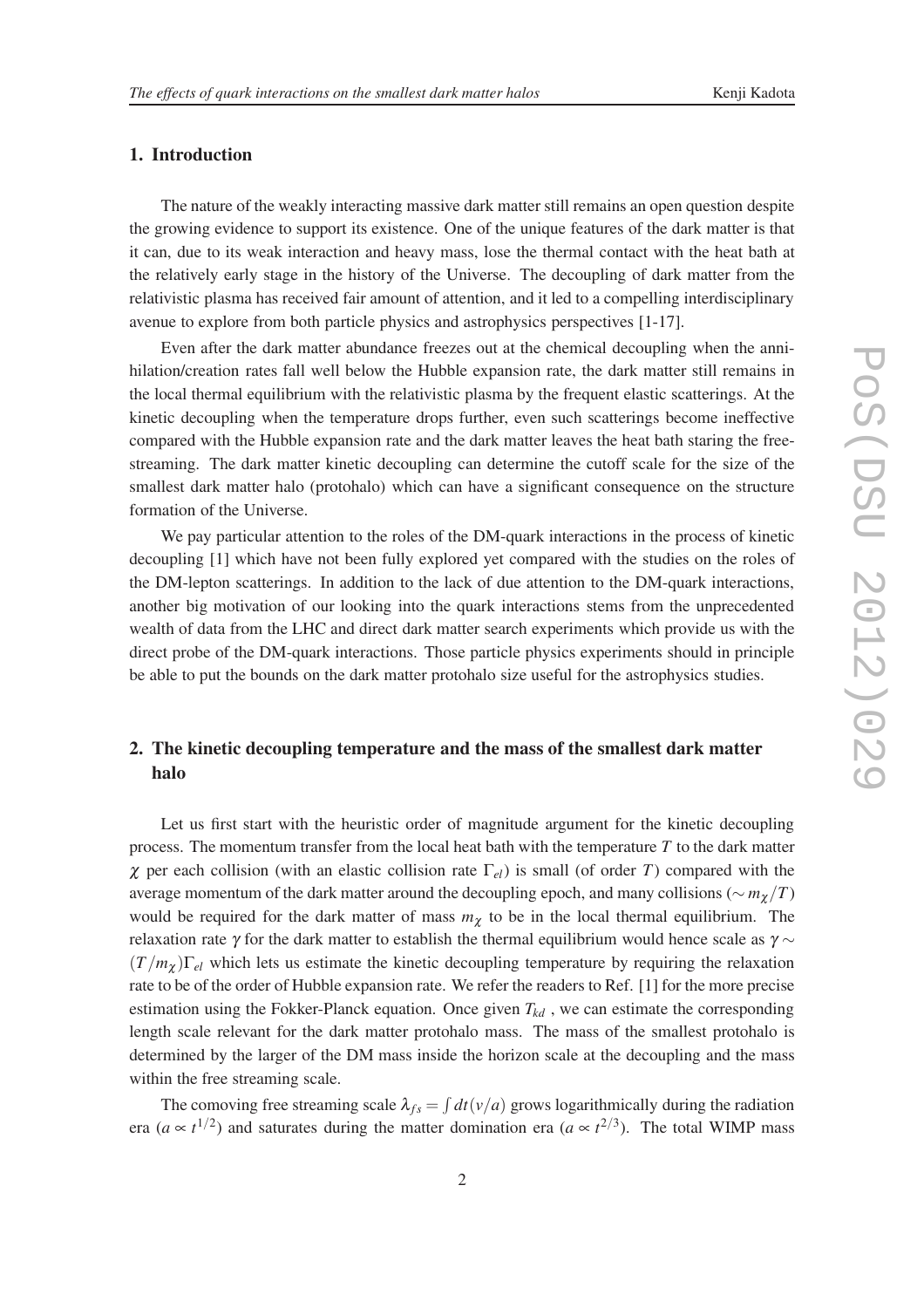1e-07 1e-06 1e-05 0.0001 0.001





Figure 1: The smallest dark matter halo mass as a function the kinetic decoupling temperature. The smallest mass is the mass within the scale characterized by the larger of the coming horizon size at decoupling and the comoving free streaming length.

contained within the the characteristic scale  $k_* = 2\pi/\lambda_{fs}$  is

$$
M \approx \frac{4\pi}{3} \left(\frac{\pi}{k_*}\right)^3 \rho_m(a=1)
$$
 (2.1)

$$
\lambda_{fs} = a_0 \int_{t_{kd}}^{t_0} dt(v/a) = \frac{v_{kd} a_{kd}}{2a_{eq}C} [\log(C\tau/(2 + C\tau))]_{\tau_{kd}}^{t_0}, C \equiv a_{eq} \sqrt{\pi G \rho_{eq}/3}
$$
(2.2)

where  $\tau$  represents the conformal time,  $a_0 = 1$  and  $a_{eq}$  is the scale factor at the radiation-matter equality. For the dark matter velocity  $v_{kd}$ , we use  $v_{kd} = \sqrt{6T_{kd}/5m_{\chi}}$  with the coefficient 6/5 obtained numerically [11]. This cutoff scale is supplemented by the additional damping due to the acoustic oscillations for the modes whose scales are small enough to couple to the radiation fluids inside the horizon during the decoupling. This cutoff scale is hence characterized by the dark matter mass inside the horizon at the decoupling  $<sup>1</sup>$ </sup>

$$
M \approx \frac{4\pi}{3} \frac{\rho_m(T_{kd})}{H^3(T_{kd})} = \frac{4\pi}{3} \rho_m(T_0) \frac{h_{eff}(T_{kd})}{h_{eff}(T_0)} \left(\frac{T_{kd}}{T_0}\right)^3 \frac{1}{H^3(T_{kd})}
$$
(2.3)

where  $T_0$  represents the current temperature,  $\rho_m$  is the DM density and  $H(T_{kd})$  can be obtained from the Friedmann equation assuming the radiation domination at the kinetic decoupling.  $h_{eff}$  is the effective degrees of freedom for the entropy density and we adopted the model (equation of state B) of Ref. [18] for the effective number of degrees of freedom as a function of the temperature. The horizon and free streaming scales are plotted in Fig. 1. The horizon scale determines the cutoff scale of the smallest halo size for a a wide range of the parameters while the free steaming length becomes more important than the horizon scale for a large  $\sqrt{T_{kd}/m_\chi}$  as demonstrated in this figure. This behavior is expected because the horizon scale scales as <sup>τ</sup>*kd* ∼ 1/*Tkd* while the free streaming length scales as  $\sqrt{T_{kd}/m_\chi} \tau_{kd}$ .

<sup>&</sup>lt;sup>1</sup>Our expression differs from that of Ref. [11] by a factor  $h_{eff}(T_{kd})/h_{eff}(T_0)$ .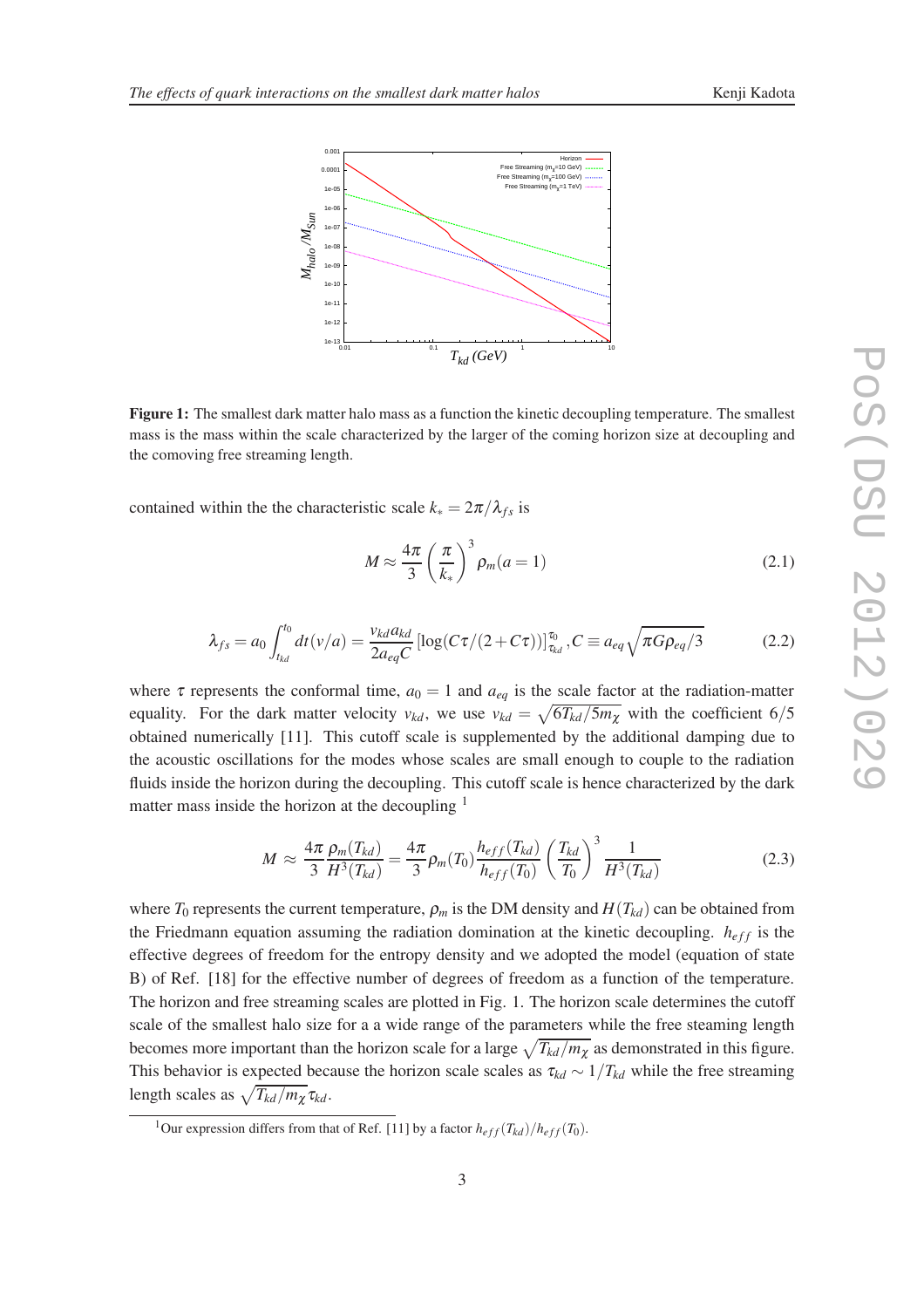# 3. Examples

## 3.1 Effective operator approach

It would be illustrative to consider the effective field theory approach to see the essential features of the DM-quark interactions and their relations to the kinetic decoupling temperature. A great feature of studying such effective DM-quark operators is that we can study the range of the kinetic decoupling temperature allowed by the recent data from the LHC and dark matter direct detection experiments which directly probe DM-quark interactions.

Because our purpose here is to study the potential significance of the DM-quark scattering in the dark matter kinetic decoupling processes which can be constrained from the current LHC and dark matter experiment data, we simply assume the dark matter is a Majorana fermion which is a SM singlet and consider the following effective DM-quark point interaction operators relevant for the direct dark matter search experiments

$$
\mathcal{O}_S = \sum_{q} \frac{m_q}{\Lambda^3} \bar{\chi} \chi \bar{q} q \tag{3.1}
$$

$$
\mathscr{O}_A = \sum_{q} \frac{1}{\Lambda^2} (\bar{\chi} \gamma^{\mu} \gamma^5 \chi)(\bar{q} \gamma_{\mu} \gamma^5 q) \tag{3.2}
$$

These operators lead respectively to the spin-independent and spin-dependent interactions. The other DM-quark interaction operators besides these scalar and axial-vector operators vanish in the non-relativistic limit for the Majorana fermion dark matter.

We here make a simplifying assumption that the DM universally couples to the Standard Model (SM) up and down type quarks via  $\mathcal{O}_{\mathscr{A}}$  while the DM couples through the quark mass suppression factor  $m_q$  in  $\mathcal{O}_{\mathscr{S}}$  inferred from the chirality breaking.

The spin independent dependent cross section per nucleon reads

$$
\sigma_{SI} \approx \frac{4\mu_p^2}{\pi\Lambda^6} f_p^2 \tag{3.3}
$$

where  $\mu$  is the nucleon-DM reduced mass and we use the default values of the nucleon parameters in DarkSUSY to obtain the effective coupling of the DM with the nucleon  $f_p$ . The spin dependent cross section is

$$
\sigma_{SD} \approx \frac{16\mu_p^2}{\pi\Lambda^4} \left(\sum_q \Delta_q^p\right)^2 \tag{3.4}
$$

where we use the value  $(\Sigma_q \Delta_q^p)^2 \approx 0.102$  for the spin fraction carried by the quark in the nucleon [19, 20]. For the dark matter direct search experiment constraints, we used the data from the SIMPLE [21] for the spin dependent cross section and the data from the XENON100 [22] for the spin-independent interaction which are currently most sensitive to the high end of the DM mass compared with the other direct search experiments.

A complimentary set of constraints comes from the collider experiments. The collider constrains have the advantage over those from the direct search experiments which suffer from the astrophysical uncertainties such as the dark matter density and velocity distributions. The recent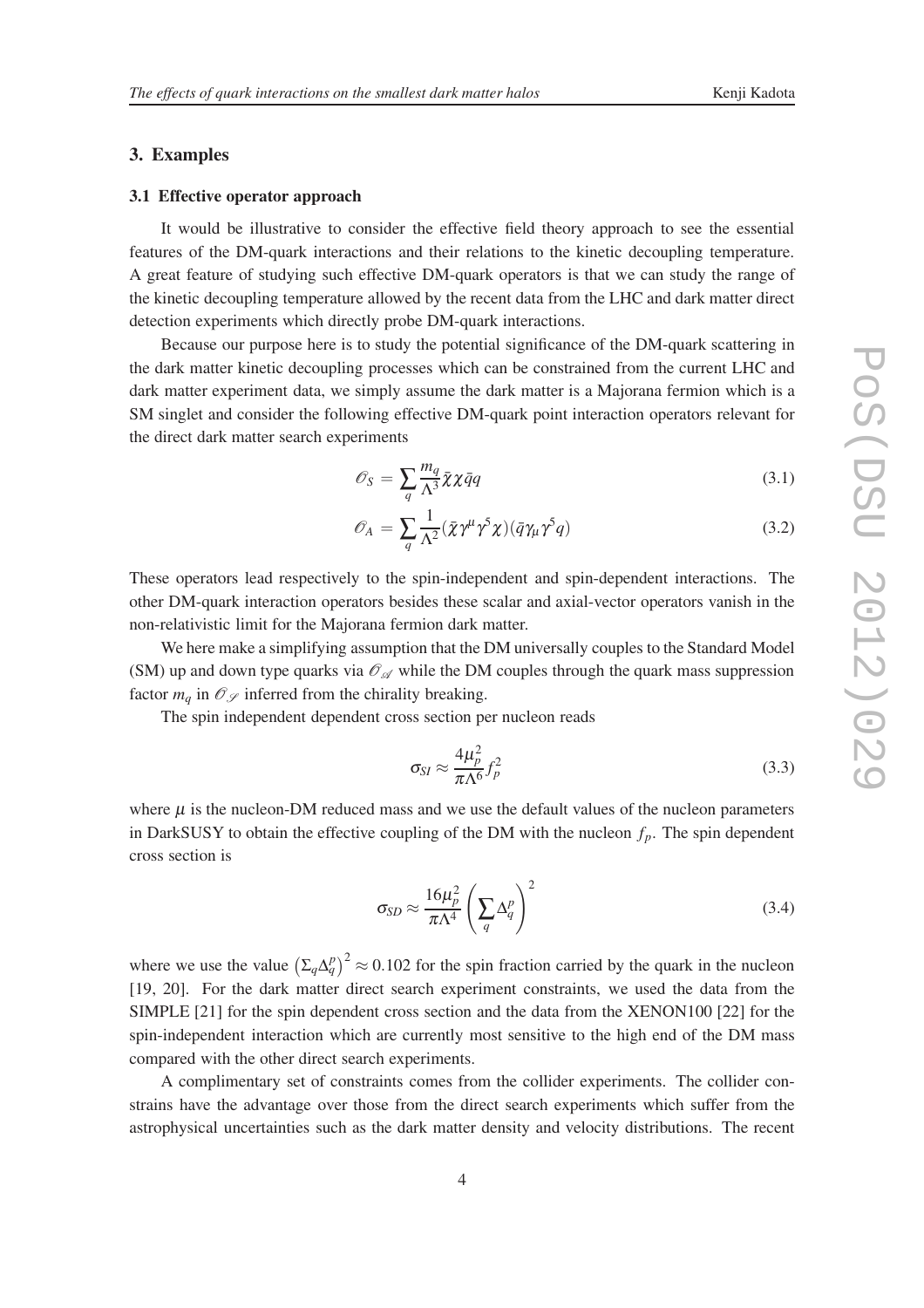

Figure 2: The effective cutoff scale as a function of the dark matter mass for the effective scalar point interaction operator.



Figure 3: The effective cutoff scale as a function of the dark matter mass for the effective axial vector point interaction operator.

LHC data from the CMS [23] presented the mono jet analysis which required the leading jet with  $p_T > 110 GeV$ , pseudorapidity  $|\eta| < 2.4$  and the missing transverse energy  $E_t > 350 GeV$  with 1142 observed events and the Standard Model prediction of  $1224 \pm 101$  for the data sample of 4.7/fb total integrated luminosity at a center-of-mass energy of 7 TeV. We consider the collider lower bound of the effective coupling scale  $\Lambda$  within 2  $\sigma$ . We implemented the effective operators by treating the scalar and axial vector operators separately at a time in Madgraph/Madevent. The Pythia was then used for the hadronization including the initial/final state radiations and the jets were treated by the pycell subroutine.

The lower bounds on  $\Lambda$  from the direct dark matter search and collider experiments are shown in Figs.2 and 3 as a function of the dark matter mass along with the contours of the kinetic decoupling temperature. The current lack of the detection of the new physics or dark matter prefers the higher kinetic decoupling temperature. The linear behavior of the kinetic decoupling temperature on the log-scale as indicated in the figures was expected because  $T_{kd}$  was obtained from  $H(T_{kd}) = \gamma(T_{kd})/2$  and the the rate coefficient  $\gamma$  in the Fokker-Planck equation scales approximately as the powers of  $\Lambda$ , T and  $m_{\chi}$  in the small momentum transfer limit.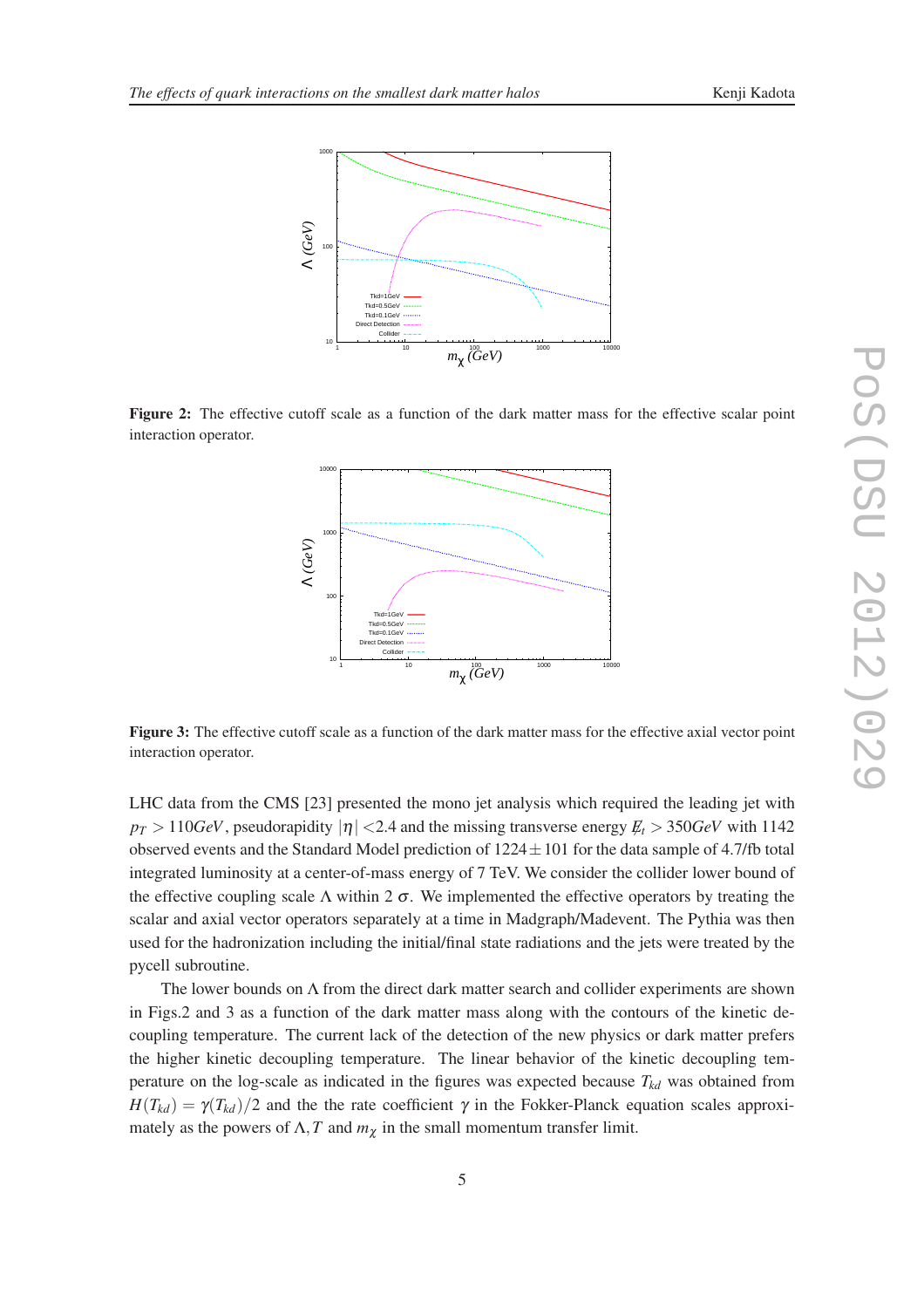Our effective-operator analysis provides us with upper bounds on the smallest dark protohalo mass directly from the current LHC and direct dark matter search limits, without having to scan the parameters space of a specific particle model. For instance, we find that for  $m<sub>\chi</sub> = 300 \text{ GeV}$ the smallest allowed kinetic decoupling temperature is 350 MeV for the scalar operator and 150 MeV for the axial-vector operator, corresponding to upper limits on the smallest protohalo mass of  $3 \times 10^{-9} M_{\odot}$  and  $5 \times 10^{-8} M_{\odot}$  respectively. Note that here the protohalo cutoff mass scales as *M*<sub>halo,min</sub>  $\propto$   $(T_{kd}\sqrt{g_{eff}(T_{kd})})^{-3}h_{eff}(T_{kd})$ . Independently of the DM mass and spin-dependent or -independent interaction, there is an absolute lower bounds on the kinetic decoupling temperature of ∼ 100 MeV and a corresponding absolute upper bound of ∼ 10−6*M*<sup>⊙</sup> (of order of the Earth's mass) on the mass of the smallest dark protohalos.

### 3.2 Minimal Supersymmetric Standard Model(MSSM)

To see the relative significance of the quark interactions compared to the DM interactions with the other particles besides the quarks, we shall present a more model dependent discussion in this section. An advantage of specifying the concrete model is that we can now consider all the the different DM interaction operators including the interference terms which were hard to specify in a model independent approach treating the different effective operators separately.

As a concrete model, we choose the MSSM where  $T_{kd}$  turns out to vary in a wide range even beyond 1 GeV for a large parameter space, and hence it would be worth checking the relative importance of the DM-quark interactions compared with the DM scatterings off the leptons which have been discussed extensively in the literature. For the effective number of degrees of freedom, we adopted the model of Ref. [18] and the QCD phase transition temperature was set to 154 MeV (equation of state B [18], the default model in DarkSUSY [24]). For the scattering of the DM off the quarks, we simply turn on the DM-quark scatterings above 154 MeV. Even though the temperature at which the asymptotically free quark description becomes valid is expected to be higher than the QCD phase transition temperature, this simplification would suffice for our purpose of showing the potential significance of the DM-quark scatterings in estimating the dark matter protohalo mass. Choosing a higher temperature for the threshold of the DM-quark scatterings to ensure the free quark descriptions does not change our conclusion of this section that adding the DM-quark interactions in existence of the DM-lepton scatterings can well increase the protohalo mass estimation by a factor 2 or more.

The elastic scatterings off the fermions in the supersymmetric models occur through the exchange of gauge bosons, Higgs and sfermions. We here again use our modified DarkSUSY and we included all the possible dark matter interactions and interference terms in the MSSM for the dark matter scatterings. We scanned the MSSM parameter sets [1, 25] and we can see, in Fig. 4, that there exists a wide range of the parameter sets for which the kinetic decoupling can occur above the QCD phase transition scale, as first pointed out in Ref. [9] which performed the analogous numerical scan without including the DM-quark interactions. The open circles represent the  $T_{kd}$  including the DM-quark interactions, and the crosses are the cases where we did not include the DM-quark interactions to see the difference. While, for  $T_{kd} \lesssim T_{QCD}$ , the inclusion of only leptons as widely done for the treatment of the kinetic decoupling can be justified because the quarks were bounded into the hadrons and those such as pions are much less abundant than the light leptons in the thermal bath, Fig. 4 clearly shows  $T_{kd}$  can significantly be influenced by the DM-quark interactions for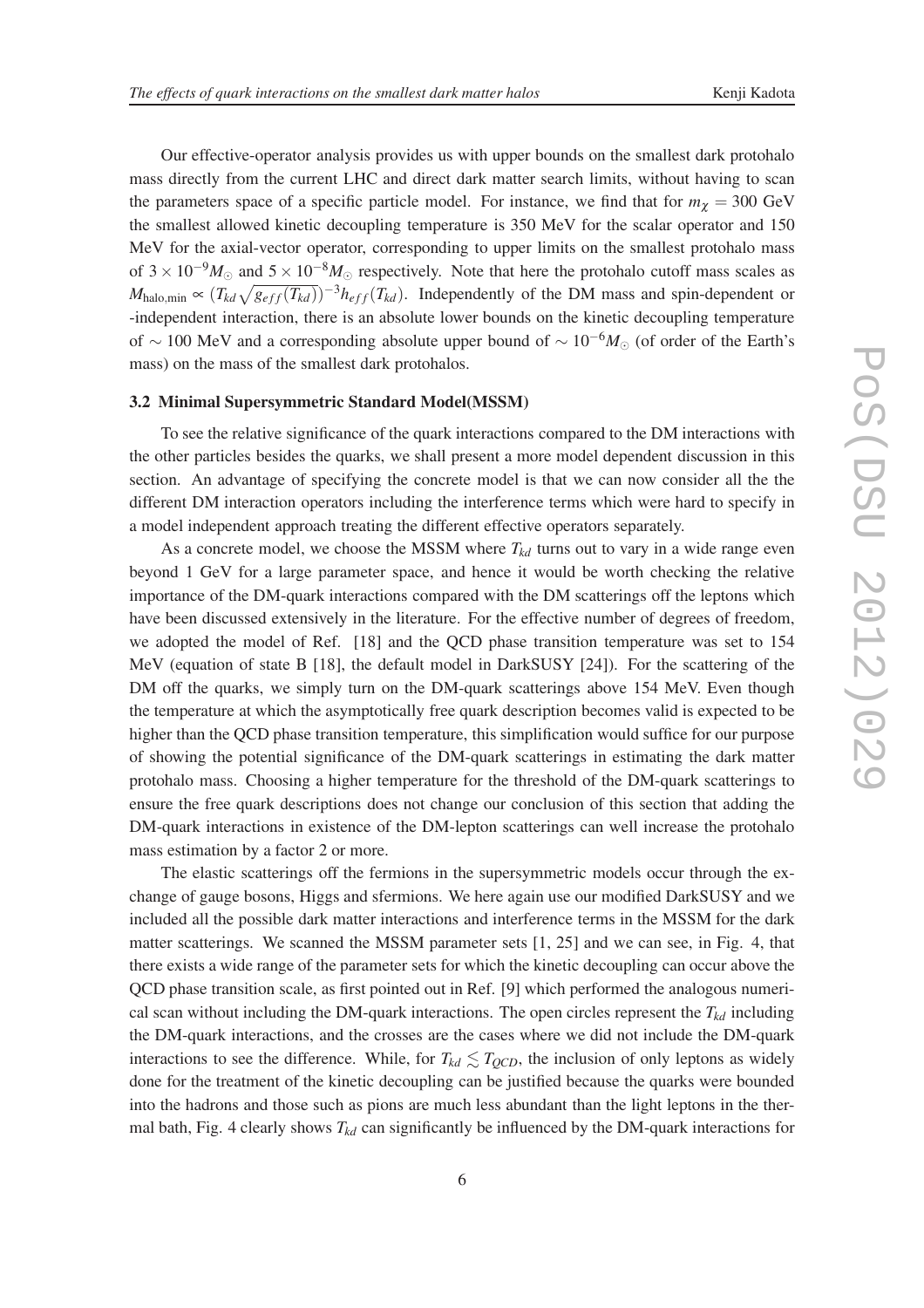

Figure 4: The kinetic decoupling temperature as a function of the dark matter mass where the MSSM parameters were scanned randomly. The inclusion of the DM-quark scatterings can change the kinetic decoupling temperature by 30 % and hence the dark matter protohalo mass by more than 100%.

 $T_{kd}$  above the QCD scale where we turned on the DM-quark scatterings. We found the typical ratio of  $T_{kd}$  with and without the inclusion of the DM-quark interactions in the MSSM parameter scan ranged between a factor unity and about 1.3. For the dark matter mass range whose protohalo mass is characterized by the horizon size,  $M_{halo} \sim T_{kd}^{-3}$  and hence the inclusion of the quark scatterings can lead to a factor 2 increase in the protohalo mass for a wide range of the MSSM parameter sets. For the dark matter mass range whose characteristic scale is determined by the free streaming length, the mass estimation is affected less because  $M_{halo} \sim T_{kd}^{-3/2}$ .

# 4. Discussion/Conclusion

The studies of the dark matter can provide us with the unique link between the particle physics and astrophysics. To illustrate such connections to seek for the properties of the dark matter, we paid particular attention to the DM-quark interactions and presented their roles in estimating the dark matter protohalo size in a model independent and a model dependent manner. The constraints on the kinetic decoupling temperature from the current LHC and direct dark matter search experiments turned out to be in the regime of the QCD phase transition, signaling the potential significance of the DM-quark interactions in the DM kinetic decoupling processes. The forthcoming LHC and direct dark matter search data will most likely push this  $T_{kd}$  bound up even further, possibly beyond the quark-hadron transition regime so that the simple description of the free quarks can be applicable. More optimistically, if we discover the DM-quark interactions at the LHC or direct detection experiments, it can provide us with the lower bound of the smallest dark matter halo taking account of the additional interactions with the leptons as well.

The creation of the dark matter protohalos and their evolution would certainly deserve the further exploration in view of their potential roles in probing the nature of the dark matter and the structure formation of the Universe.